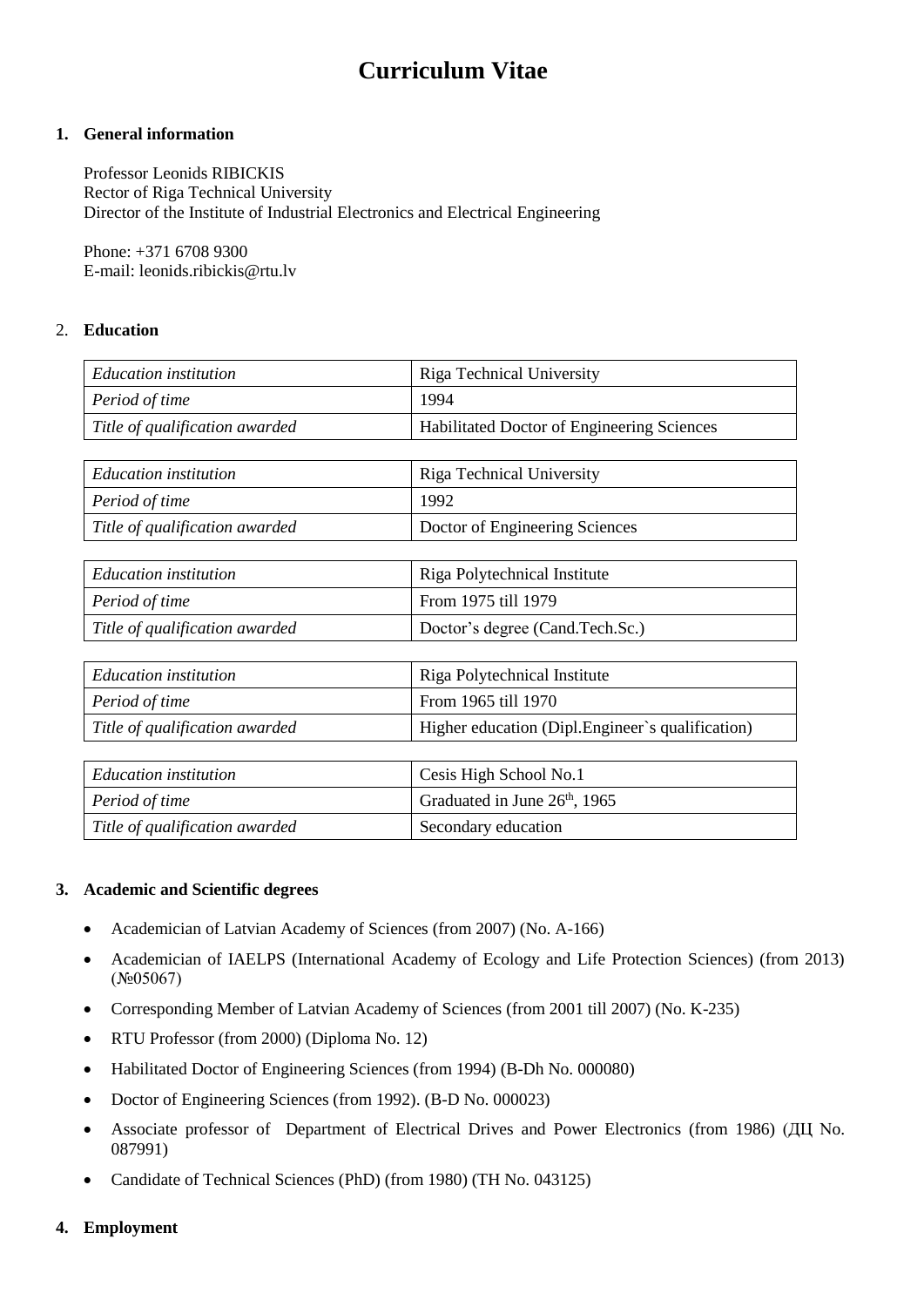| <b>Since 2011</b> | Rector, Riga Technical University (RTU)                                                                                                                                                |
|-------------------|----------------------------------------------------------------------------------------------------------------------------------------------------------------------------------------|
| $2000 - 2011$     | Vice-Rector for Research, Riga Technical University (RTU)                                                                                                                              |
| $2002 - 2003$     | Chairman of Council, SSC Latvenergo                                                                                                                                                    |
| $2001 -$ till now | Director of the Institute of Industrial Electronics and Electrical Engineering (IEEI), Faculty<br>of Power and Electrical Engineering (FPEE), RTU                                      |
| $2001 - 2002$     | Member of Council, SSC Latvenergo                                                                                                                                                      |
| $2001 - 2010$     | Head of Department of Industrial Electronics equipment and Electrical Technologies, IEEI,<br>FPEE, RTU                                                                                 |
| $2001 -$ till now | Professor of the Department of Industrial Electronics equipment and Electrical<br>Technologies, IEEI, FPEE, RTU                                                                        |
| $2000 -$ till now | Chairman of Council, Latvia Technology Park                                                                                                                                            |
| $1999 - 2001$     | Director of Division of Industrial Electronic equipment, FPEE, RTU                                                                                                                     |
| $1994 - 2001$     | Professor of Division of Industrial Electronic equipment, FPEE, RTU                                                                                                                    |
| $1996 - 2000$     | Director, Latvia Technology Park                                                                                                                                                       |
| $1992 - 1999$     | Director, Latvian – Germany management and consultations joint venture "AB&RTU", Ltd.                                                                                                  |
| $1986 - 1987$     | Visiting Professor, Wisconsin - Madison University, WEMPEC Research Center, USA                                                                                                        |
| <b>Year 1984</b>  | Internship at Moscow Institute of Energy                                                                                                                                               |
| $1983 - 1994$     | Associate Professor, Riga Technical University, Department of Electrical Drives and Power<br>Electronics                                                                               |
| $1980 - 1983$     | Senior Lecturer, Riga Polytechnical Institute, Department of Electrical Drives and Power<br>Electronics                                                                                |
| $1979 - 1980$     | Visiting Researcher Budapest Technical University, Department of Electrical Machines,<br>Hungary                                                                                       |
| $1975 - 1980$     | Research Associate, Riga Polytechnical Institute, Department of Electrical Drives and Power<br>Electronics                                                                             |
| $1970 - 1975$     | Engineer, Head of Research Group, Laboratory of Power Traction Equipment, Riga Branch<br>of SU Railway Carriage Building Research Institute, Riga Railway Carriage Building<br>Factory |

## **5. Languages**

(Evaluation from 1 till 5 (1 - low; 5 - fluent))

|                | <b>Reading</b> | <b>Speaking</b> | Writing |
|----------------|----------------|-----------------|---------|
| English        |                |                 |         |
| <b>Russian</b> |                |                 |         |
| <b>German</b>  |                |                 |         |

# **6. Member and Chairman of different European Union and Latvian Council of Science Expert Communions, Science Councils and associations**

- Chairman of the Board, Latvian Association of Universities (2011-2019)
- Member of the Board, Latvian Association of Universities (since 2019)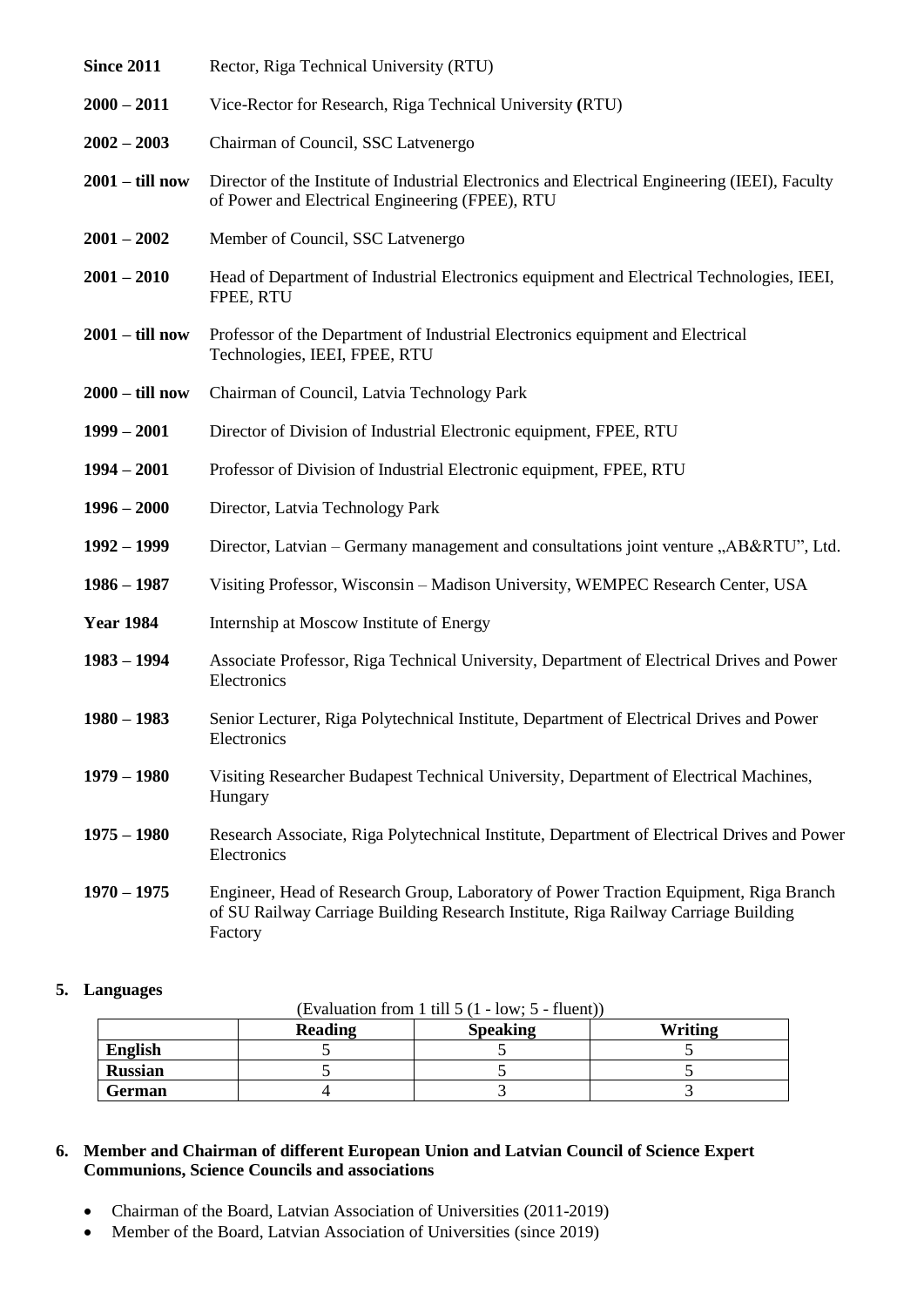- Member of Latvian Research and Innovation Strategic Council (since 2014)
- Member of Monitoring Committee of European Union Structural Funds and Cohesion Fund (EU funds) (since 2014)
- Council member of Latvian Chamber of Commerce and Industry (2012-2018)
- Council member of Employers Confederation of Latvia (2012-2018)
- Member of State Scientific Qualification Committee
- Member of European Union Universities of Small States Association (since 2011)
- Member of the Senate of the Latvian Academy of Sciences (2016-2020)
- Member of Latvian Council of Science (2002-2020)
- Member of Latvian Union of Scientists
- Member of Associations of Professors of Latvia
- Member of the Board of World Power Industry Council's Latvian National Committee (since 1992)
- Senior member of Institute of Electrical and Electronics Engineers (IEEE). Head of IEEE Latvia Section (since 2008)
- Executive Council of EPE Association (since 2013)
- Member of European Power Electronics and Drives Association (EPE)
- Member of the Board and Assembly of European Power Electronics and Drives Association (EPE)
- Member of the Board of Power Electronics and Motion Control (PEMC)
- Member of Union on Energetics
- Member of Latvian Electrical Engineers Society
- Member of the Board of Excellence Web of European Power Electronic Research organizations (from 2009)
- Member of Assembly of European Power systems Research Center ARTEMIS (from 2008)
- Delegate and Expert of Republic of Latvia at Energy Commission of European 7th Framework Program (2007- 2014)
- Member of the Board of World Energy Council
- Member of the Board of NORDTEK (network of Rectors and Deans of Technical Universities in Nordic and Baltic countries) (2019-2021)

# **7. Scientific publications**

Altogether: 600 publications, incl. 21 monographs and 77 patents

More than 30 popular-science articles in journals

# **8. Awards in Science and Research**

- Prize "USSR Inventor" 1986
- United Kingdom prize "UK Royal Award" 1993
- Acknowledgement of Ministry of Higher Education and Science of Republic of Latvia for significant contribution in development of RTU Scientific activities 2002
- Prize in the name of Professor A.Vitols from Latvian Academy of Sciences and Latvenergo 2006
- Prize of Tallinn University of Technology for promotion of long term cooperation between Riga Technical University and Tallinn University of Technology 2006
- Acknowledgement of Ministry of Higher Education and Science of Republic of Latvia for significant contribution in development of Latvian Science activities 2007
- Acknowledgement of Ministry of Economics of Republic of Latvia for promotion of innovations and new technology development in Latvia 2007
- Diploma from Lithuanian Academy of Sciences for the best paper in the International electronics conference 2007
- Acknowledgement of Tallinn University of Technology for contribution in international science cooperation 2009
- Award of European Power Electronic Association for significant contribution in organizing international scientific conference 2010
- Award of Defence foundation "Lacplesis" for significant contribution in science and research in Latvia.
- Acknowledgement of Prime Minister of Republic of Latvia, 2012
- Acknowledgement of Latvian Ministry of Eduacation, 2012
- The Three-Star Order for significant contribution in the field of science and research, 2012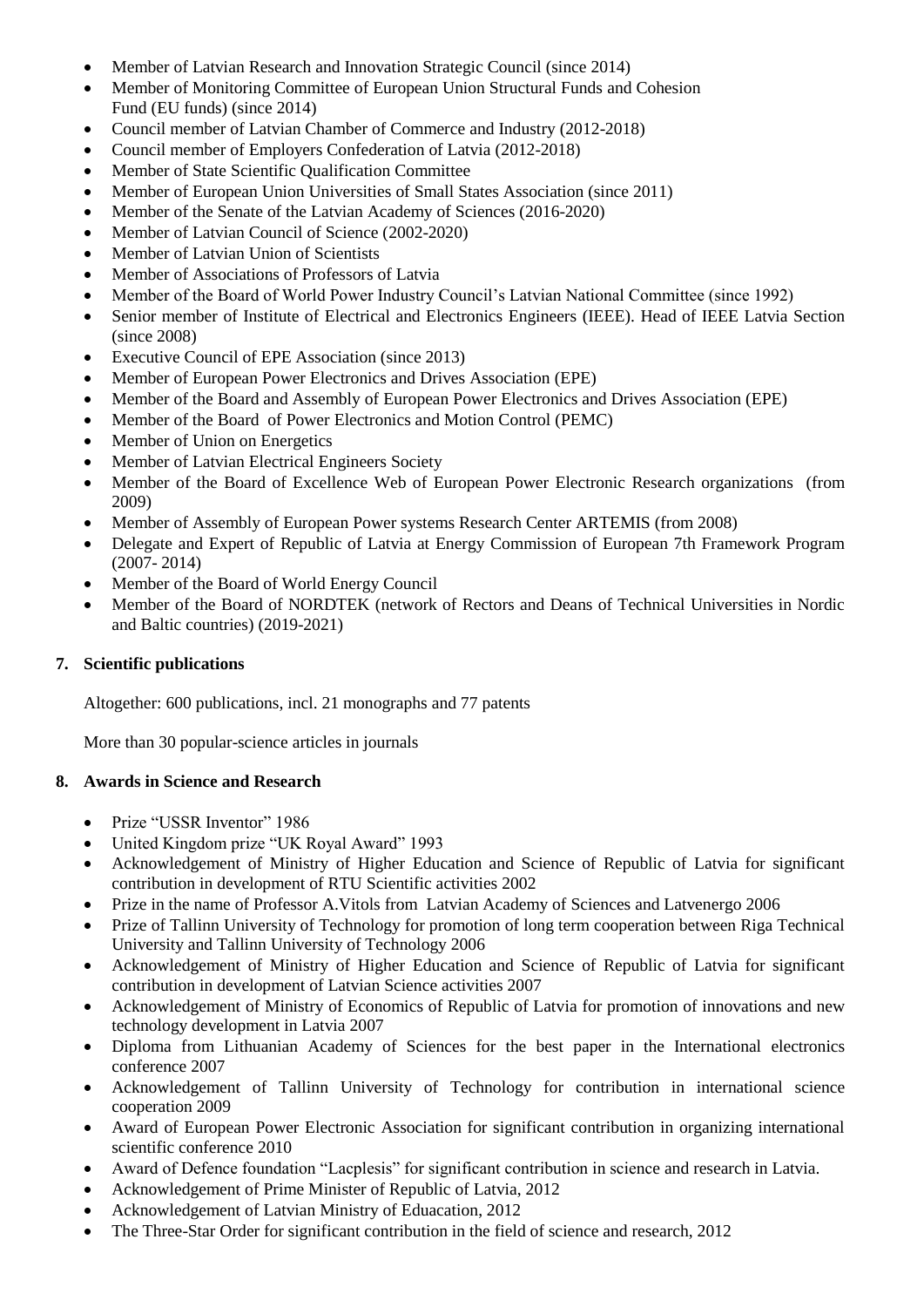- Award of city Riga for promoting and support of innovations, 2012
- Acknowledgement of Ministry of Foreign Affairs for important contribution to the strengthening of the Republic of Latvia, 2015
- Awarded an honorary member's name of Latvian Science History Association, Latvian Academy of Sciences on the contribution of RTU historical tradition cultivation, 2015
- Ciceron Award for persistent higher technical education and its strengthening on national economy, 2015
- Award from Cabinet of Ministers, Republic of Latvia for significant contribution in the improvement of education quality in the field of engineering sciences,  $16<sup>th</sup>$  of November, 2016
- Acknowledgement of Employers Confederation of Latvia, 2017
- Acknowledgement of the Board of World Power Industry Council's Latvian National Committee, 2017
- Riga Technical University Honorary Diploma for significant investment in higher education of Latvia, for development of united academic environment in the field of energetics, electronics and environment, as well as because of the 60th anniversary of the Faculty of Power and Electrical engineering, 1st of September 2018
- Ministry of Defence of the Republic of Latvia Diploma for successful cooperation and support providing contribution in the defence and security of Latvia,  $5<sup>th</sup>$  of November, 2018
- World Cultural Council Medal for Educational Merit, November 2018
- European Business Assembly Corporation of Social Partnership "The Name in Science Prize", May 2019
- Diploma of praise from the president of the Republic of Latvia for personal contribution in the development of society and sciences, July 2019
- PEMC outstanding service and achievement award for outstanding contribution to scientific field of Power Electronics and Motion Control, May 2021
- Association of Polish Electrical Engineers (SEP) award Michał Doliwo-Dobrowolski medal for achievements in electrical engineering, June 2021

# **9. Organizational activities:**

- Member of the working group for developing Concept of National Innovation program (Resolution of Prime Minister from 2000.07.13, № 268)
- Member of the Latvian Italian cross border cooperation agreement implementation working group (from 1998)
- Public Consultant of Riga City Municipality Transport's Department in questions of electorviecles, electric and power systems
- Delegate of Republic of Latvia at DG Research "Energy" and "TREN" commissions of EU 5th Research and development Framework program
- Delegate and Expert of Republic of Latvia at EU 6th Framework program "Sustainable Development, Global Change and Ecosystems"
- Delegate and Expert of Republic of Latvia at subprogram "ENERGY" of EU 7th Framework program (from 2007)
- Member of Senate of RTU and Member of Council of Faculty of Power and Electrical Engineering
- Chairman of the RTU Promotion Council for Electro technic sciences
- Member of the RTU Promotion Council for Power industry sciences
- Chairman of the RTU Professor Council for Electro technic sciences
- Member of the RTU Professor Council for Power industry, Electro technic and transport sciences
- Member of the Riga Technical Collage Council
- Member of the editorial board of the "European Power Electronics and Drives Association Journal"
- Member of the editorial staff for Journal "Energy and The World"
- Member of the editorial staff for RTU Journal "Power industry and Electro technic"
- Member of the editorial board of the scientific magazine "Electronics and Communications"
- Member of the editorial staff for Journal "Высшее образование в России"
- Member of the Organizing Committee of "Baltic Dynamic" conference (from 1996 till 2003)
- Member of the Organizing Committee of annual RTU International Scientific Conference (from 2001 till 2010)
- Member of the Organizing and Programme Committee of the  $27<sup>th</sup>$  Baltic Conference in History of Science, Riga, Jelgava, Latvia, October 1-2, 2015
- Member of the Interdisciplinary Jury of the World Culture council (from March 2016);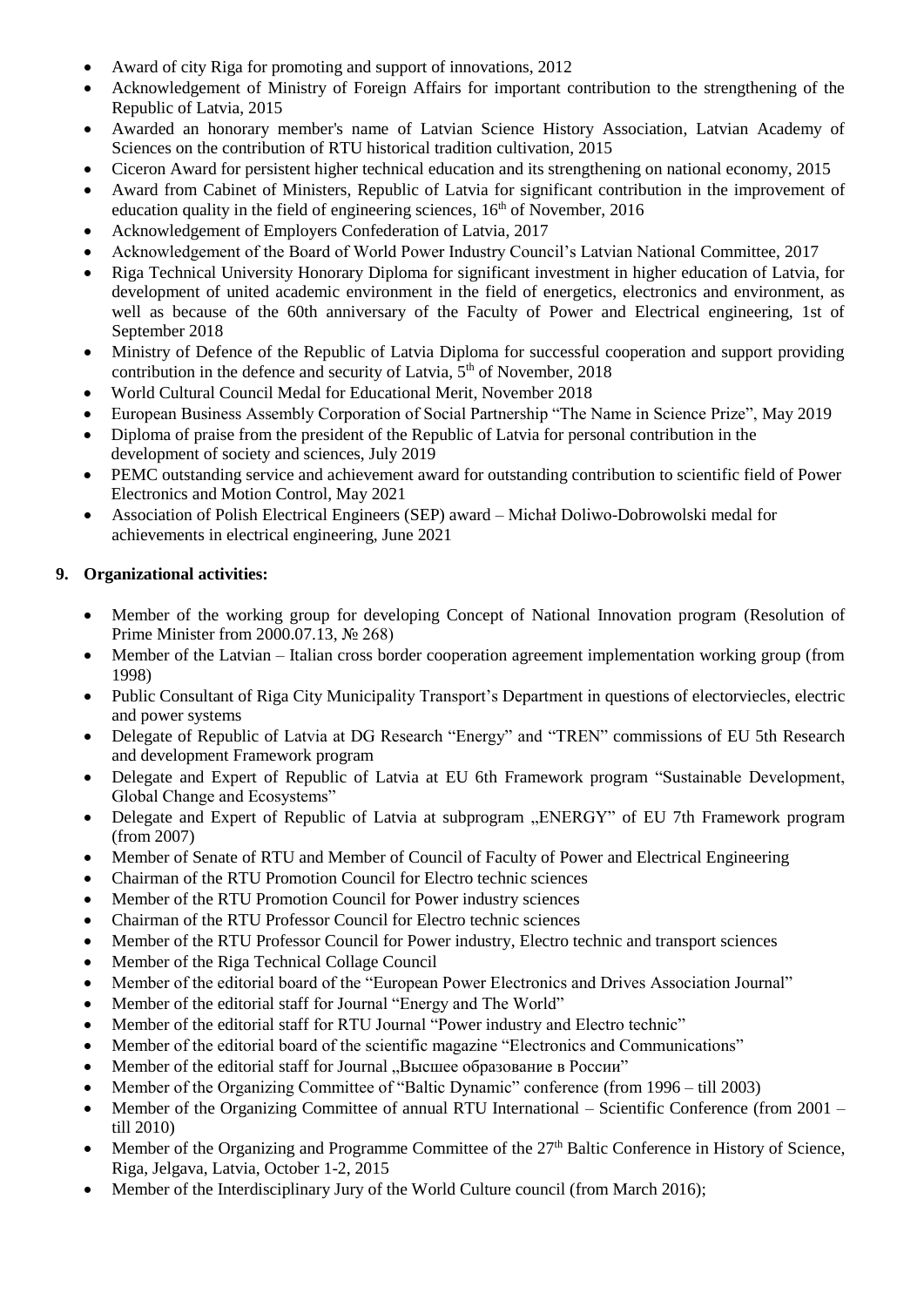- Chairman of EPE'18 ECCE EUROPE, 20<sup>th</sup> European Conference on Power Electronics and Applications, Riga, Latvia, September 2018
- General-Chairman of 11th Worldwide Power industry and Motion Control Conference EPE\_PEMC (2004)
- Co-Chairman for:
	- International Power Electronics Conference (EPE) in Dresden, Germany (2005); in Alborg, Denmark (2007); in Barcelona, Spain (2009); in Birmingham, UK (2011).
	- International Power Electronics and Motion Control Conference (EPE-PEMC) in Portoroz, Slovenia (2006); in Poznan, Poland (2008); in Ohrid Republic, Macedonia (2010); in Novi Sad, Serbia (2012); PEMC in Antalya, Turkey (2014); PEMC 2021, online.
	- Member of International Scientific Committee for Conferences:
		- AEP 2002, AEP 2003, AEP 2004; BEC 2003, PEC 2000, PEC 2001, PEC 2002, PEC 2003, PEC 2004.
		- EPE PEMC 1996 Hungary; EPE PEMC 1998 the Czech Republic, EPE PEMC 2000 Slovakia, EPE PEMC 2002 Croatia, EPE PEMC 2004 Latvia, EPE PEMC 2006 Slovenia, EPE PEMC 2008 Poland, EPE PEMC 2010 Macedonia, EPE PEMC 2012 Serbia, PEMC 2014 Turkey.
		- EPE 1997 Norway, EPE 1999 Switzerland, EPE 2001 Austria, EPE 2003 France, EPE 2005 Germany, EPE 2007 Denmark, EPE 2009 Spain, EPE 2013 France, EPE 2014 Finland, EPE 2015 Switzerland, EPE 2016, Karlsruhe, Germany, EPE 2017 Warsaw, Poland, EPE 2018 Riga, Latvia, EPE 2019 Genova, Italy, EPE 2020 virtual.

## **10. Most significant publications and patents in the last three years:**

# **Publications**

- 1. Stepins, D., Ašmanis, A., Ašmanis, G., Ribickis, L., Audze, J. **Effect of Shielding and Component Placement in DM EMI Filters on a Power Supply's Conducted EMI.** In: Proceedings of the 20rth European Conference on Power Electronics and Applications, Latvia, Riga, 17-21 September, 2018. Piscataway: IEEE, 2018, pp.P1-P5.
- 2. Patļins, A., Kuņicina, N., Zabašta, A., Ribickis, L. **Innovative Sensor System Case Study Integration in Students Training Program for Sustainable Education of Electrical Engineers.** In: Proceeding of EPE'18 ECCE Europe, Latvia, Riga, 18-20 September, 2018. Riga: 2018, pp.1-10. ISBN 9789075815290.
- 3. Gorobecs, M., Ribickis, L., Ļevčenkovs, A., Beinaroviča, A. **Machine Learning Algorithm of Immune Neuro-Fuzzy Anticollision Embedded System for Autonomous Unmanned Aerial Vehicles Team.** In: 2nd International Conference on Applications of Intelligent Systems (APPIS 2019): Proceedings. ACM International Conference Proceedings Series, Spānija, 7.-9. janvāris, 2019. New York: ACM, 2019, 1.- 8.lpp. ISBN 978-1-4503-6085-2. Pieejams: DOI:10.1145/3309772.3309797
- 4. Šenfelds, A., Avotiņš, A., Ribickis, L., Apse-Apsītis, P. **DC microgrid for robotic manufacturing – field demonstration and laboratory experience.** In: 17th International Conference on Renewable Energies and Power Quality (ICREPQ'19), Renewable Energy and Power Quality Journal 17, pp. 194-197, Spānija, aprīlis 2019. Pieejams: ISSN: 2172038X, DOI: 10.24084/repqj17.260.
- 5. Shch. Arhun, Yu. Borodenko, A. Hnatov, A. Popova, H. Hnatova, N. Kunicina, A. Ziravecka, A. Zabasta, Ribickis, L. **Choice of parameters for the hybrid vehicle's traction electrodrive diagnostic system,** 2020, submitted in *Latvijas Fizikas un Tehnisko Zinātņu Žurnāls.*
- 6. Bogdanovs, A., Krievs, O., Ribickis, L., Pforr, J. **Fuzzy Logic Current Balancing Controller Implementation in an Automotive Multi-Phase DC Converter with Coupled Inductors.** No: 2020 IEEE 61st International Scientific Conference on Power and Electrical Engineering of Riga Technical University (RTUCON 2020): Conference Proceedings, Latvija, Riga, 5.-7. novembris, 2020. Piscataway: IEEE, 2020, 1.-10.lpp.
- 7. Suzdaļenko, A., Zaķis, J., Suskis, P., Ribickis, L. **Bidirectional Single-Loop Current Sensorless Control Applied to NPC Multi-Level Converter Considering Conduction Losses.** International Journal of Power Electronics and Drive Systems, 2020, Vol. 11, No. 4, 1945.-1957.lpp. ISSN 2088-8694. e-ISSN 2722-256X.
- 8. Zabašta, A., Kuņicina, N,. Ribickis, L., Peuteman, J., Kazymyr, V., Hvesenya, S., Hnatov, A., Paliyeva, T. **Research on cross-domain study curricula in cyber-physical systems: A Case Study of Belarusian and Ukrainian Universities.** Education Sciences, 2020, 10(10), pp. 1-17, 282. Pieejams: https://doi.org/10.3390/educsci10100282